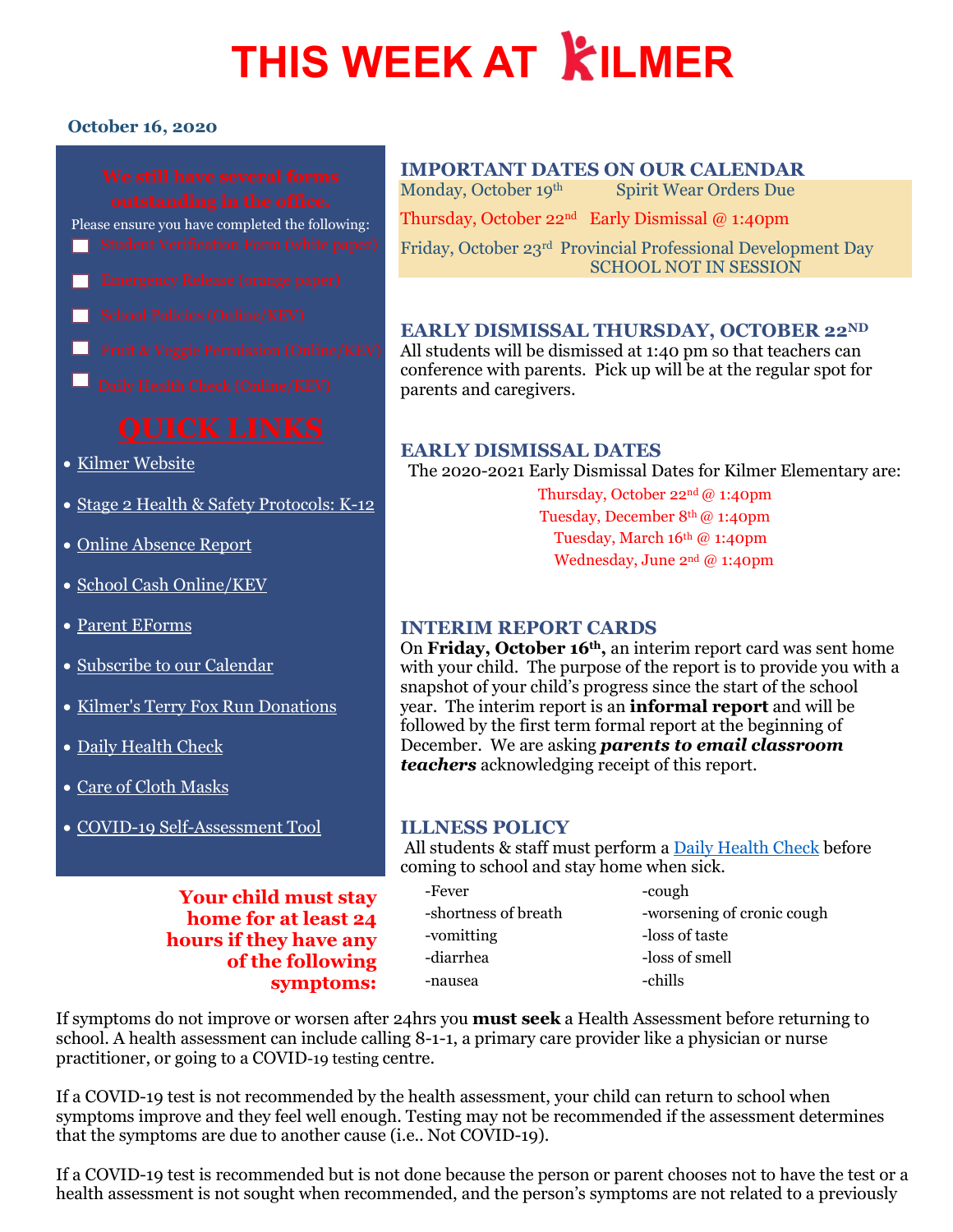## **THIS WEEK AT KILMER**

diagnosed health condition, they should stay home from school until 10 days after the onset of symptoms, and then may return if feeling well enough.

If the COVID-19 test is positive, the person should stay home until they are told by public health to end their selfisolation. In most cases this is 10 days after the onset of symptoms. Public health will contact everyone with a positive test.

If the COVID-19 test is negative, the person can return to school once symptoms have improved and they feel well enough. Symptoms of common respiratory illnesses can persist for a week or more. Re-testing is not needed unless the person develops a 6 new illness. BCCDC has information on receiving negative test results.

If a child starts showing symptoms of which could be Influenza or COVID-19 while at school they will be instructed to put on a mask and moved to the Isolation Room. Parents will be contacted and must plan arrangements to have their student picked up right away. Parents **must seek** a Health Assessment for their child, and students should not return for at least 24 hours.

### **HALLOWEEN CELEBRATIONS FRIDAY, OCTOBER 30TH**

Halloween will look different this year. After much discussion, it has been decided by classroom teachers that the activities that students will participate in during the school day will be centered in the classroom.

**Teachers invite students to wear orange and black in lieu of costumes on Friday, Oct. 30th.**

Because of COVID – 19 Health Guidelines, **no food can be shared at school**. Students may bring health food or drinks choices for themselves.

### **TRAFFIC CONCERNS AT KILMER**

There have been concerns raised about traffic at pick up and drop off times. The problems seem to be more concerning along Knappen where parents and caregivers are stopping in a no stopping zone. The school has been in touch with the bylaw officers and we can expect that they will be on site some time in the next week monitoring. It is possible that drivers who are violating parking rules will be given a ticket or a warning. As this area is also currently a construction zone, drivers need to follow the parking rules for the safety and wellbeing of the children as they make their way to school.

### **PHOTO RETAKE DAY TUESDAY, NOVEMBER 10TH**

Photo retake day is currently scheduled for the afternoon of November 10th, more information will be sent closer to the date.

### **A MESSAGE FROM KPAC**

We are still looking for a Vice President and Fundraising chair along with a few other positions. Please email us if interested at [031-pac@sd43.bc.ca](mailto:031-pac@sd43.bc.ca) to inquire.

### **Next meeting: Monday, November 2**

Follow us on Facebook for meeting details [www.facebook.com/kilmerpac](http://www.facebook.com/kilmerpac)